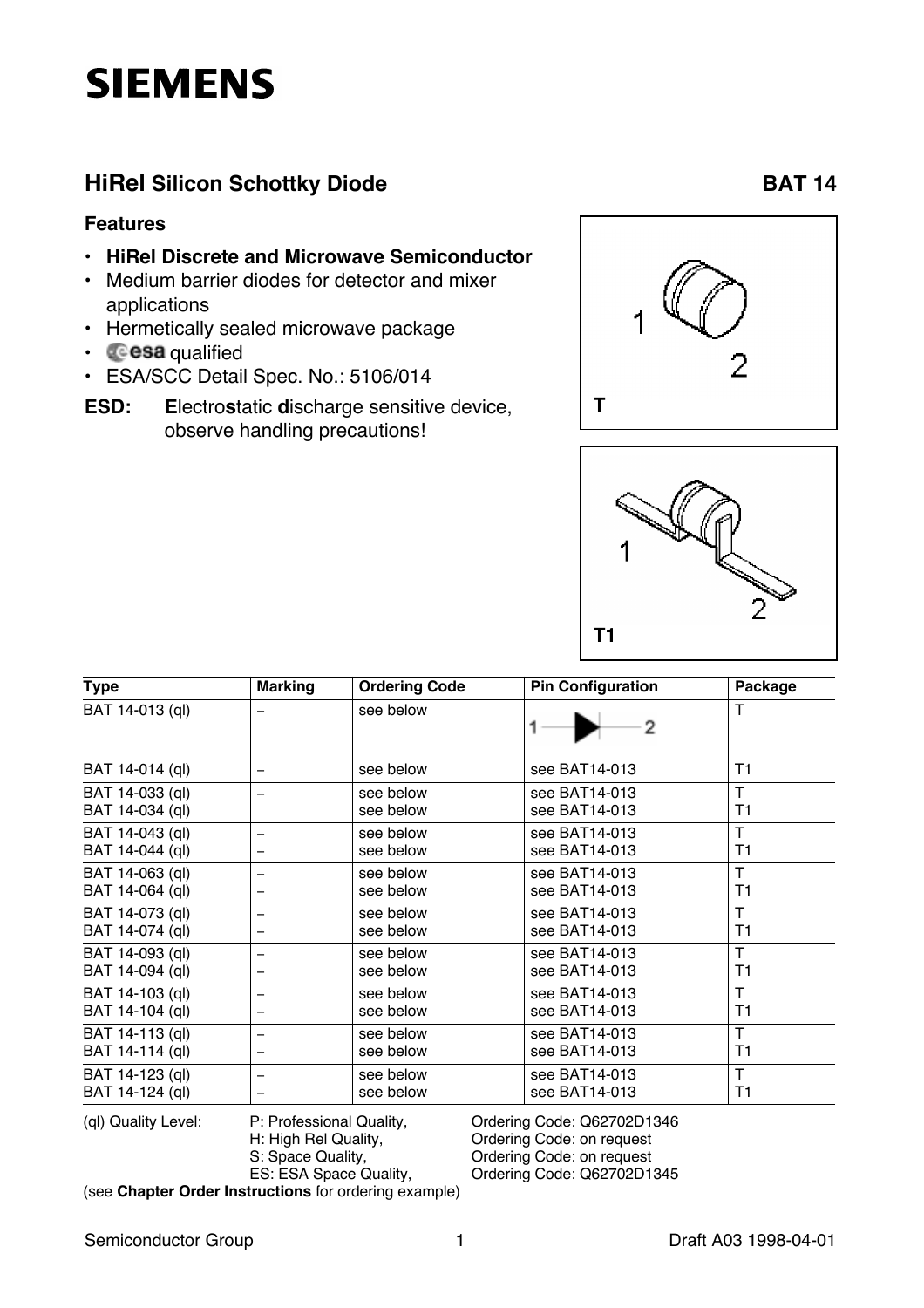### **Table 1 Maximum Ratings**

| <b>Parameter</b>                                                                                                                                                             | <b>Symbol</b>      | <b>Limit Values</b>             | <b>Unit</b>     |
|------------------------------------------------------------------------------------------------------------------------------------------------------------------------------|--------------------|---------------------------------|-----------------|
| Reverse voltage                                                                                                                                                              | $V_{\rm R}$        | 3                               | V               |
| <b>Forward current</b><br>BAT14-013, -014, -033, -034<br>BAT14-043, -044, -063, -064<br>BAT14-073, -074, -093, -094<br>BAT14-103, -104, -113, -114<br>BAT14-123, -124        | $I_{\rm F}$        | 100<br>100<br>50<br>50<br>50    | mA              |
| Power dissipation<br>BAT14-013, -014, -033, -034<br>BAT14-043, -044, -063, -064<br>BAT14-073, -074, -093, -094<br>BAT14-103, -104, -113, -114<br>BAT14-123, -124             | $P_{\text{tot}}$   | 100<br>100<br>50<br>50<br>50    | mW              |
| Operating temperature range                                                                                                                                                  | $T_{\rm op}$       | $-55$ to $+150$                 | $^{\circ}C$     |
| Storage temperature range                                                                                                                                                    | $T_{\text{sig}}$   | $-65$ to $+175$                 | $\rm ^{\circ}C$ |
| Soldering temperature                                                                                                                                                        | $T_{\mathsf{sol}}$ | $+220$                          | $\rm ^{\circ}C$ |
| Burn-out energy <sup>1)</sup><br>BAT14-013, -014, -033, -034<br>BAT14-043, -044, -063, -064<br>BAT14-073, -074, -093, -094<br>BAT14-103, -104, -113, -114<br>BAT14-123, -124 | $E_{\rm B}$        | 5.0<br>5.0<br>2.0<br>2.0<br>1.0 | Erg             |

 $1)$  Quoted for a single discharge of torry line during the first 2.4 ns current flow in the forward direction. General criterion for burn-out energy is a 3 dB increase in noise figure.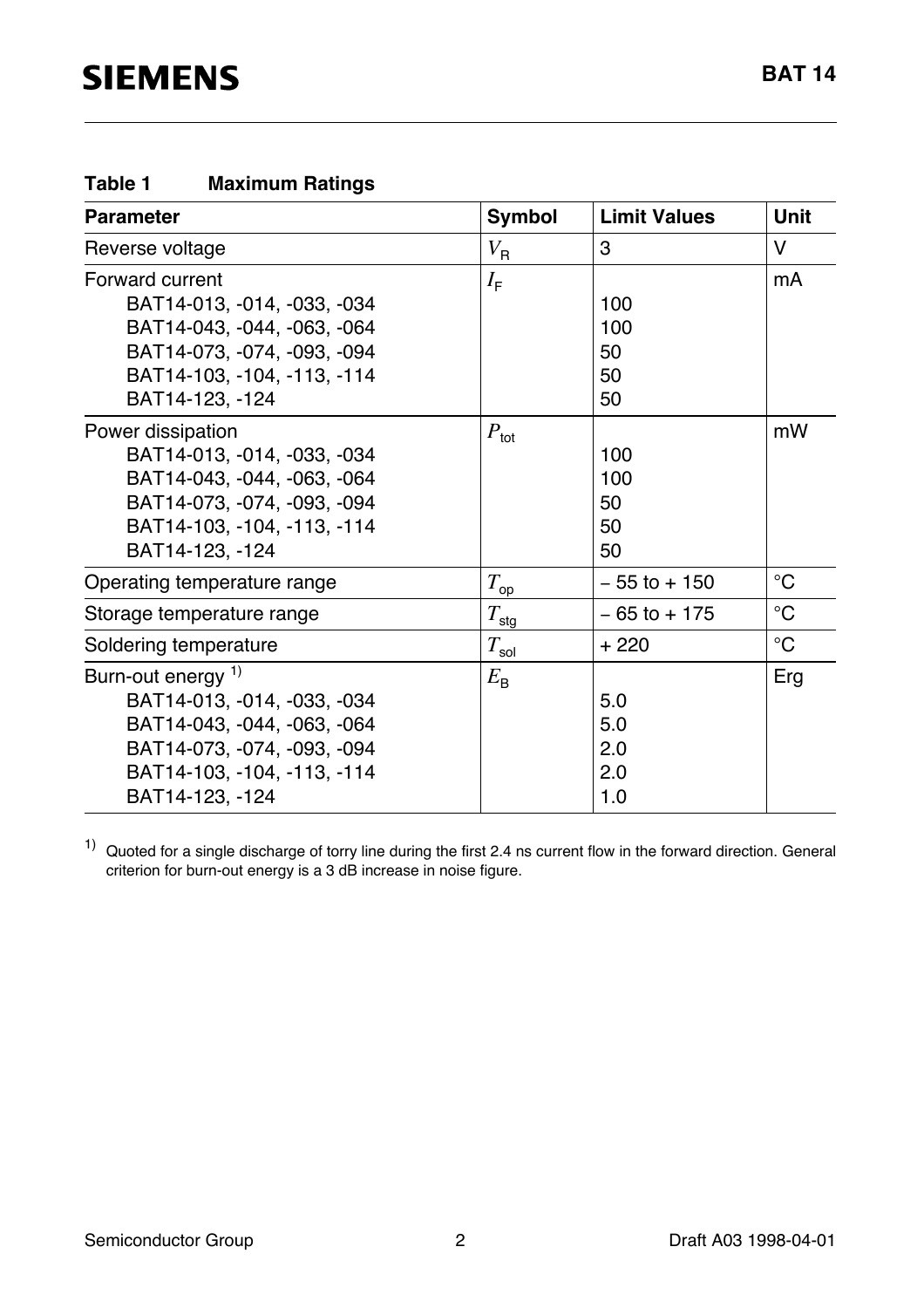#### **Electrical Characteristics**

### **Table 2** DC Characteristics at  $T_A = 25$  °C unless otherwise specified

| <b>Parameter</b>                                                      | <b>Symbol</b> | <b>Limit Values</b> |              |              | Unit     |
|-----------------------------------------------------------------------|---------------|---------------------|--------------|--------------|----------|
|                                                                       |               | min.                | typ.         | max.         |          |
| Breakdown voltage<br>$I_{\rm B}$ = 10 $\mu$ A                         | $V_{\rm(BR)}$ | 3                   |              |              | $\vee$   |
| Reverse current<br>$V_{\rm B} = 2$ V                                  | $I_{\rm R}$   |                     |              | $\mathbf{1}$ | $\mu$ A  |
| Forward voltage 1<br>$I_{F1} = 0.01$ mA                               | $V_{F1}$      |                     |              |              | $\vee$   |
| BAT14-013, -014, -033, -034<br>BAT14-043, -044, -063, -064            |               |                     |              | 0.31<br>0.32 |          |
| BAT14-073, -074, -093, -094                                           |               |                     |              | 0.33         |          |
| BAT14-103, -104, -113, -114<br>BAT14-123, -124                        |               |                     |              | 0.35<br>0.36 |          |
| Forward voltage 2<br>$I_{F2} = 1$ mA                                  | $V_{F2}$      |                     |              |              | V        |
| BAT14-013, -014, -033, -034                                           |               |                     | 0.42         | 0.44         |          |
| BAT14-043, -044, -063, -064                                           |               |                     | 0.44         | 0.45         |          |
| BAT14-073, -074, -093, -094                                           |               |                     | 0.45         | 0.46         |          |
| BAT14-103, -104, -113, -114<br>BAT14-123, -124                        |               |                     | 0.46<br>0.48 | 0.48<br>0.50 |          |
| Series resistance <sup>2)</sup><br>$I_{F1}$ = 10 mA, $I_{F2}$ = 50 mA | $R_{\rm F}$   |                     |              |              | $\Omega$ |
| BAT14-013, -014                                                       |               |                     | 3.0          | 3.5          |          |
| BAT14-033, -034                                                       |               |                     | 4.0          | 4.5          |          |
| BAT14-043, -044                                                       |               |                     | 3.5          | 4.0          |          |
| BAT14-063, -064                                                       |               |                     | 4.5          | 5.0          |          |
| BAT14-073, -074                                                       |               |                     | 4.5          | 5.5          |          |
| BAT14-093, -094                                                       |               |                     | 5.5          | 6.5          |          |
| BAT14-103, -104                                                       |               |                     | 6.0          | 7.0          |          |
| BAT14-113, -114                                                       |               |                     | 7.0          | 8.0          |          |
| BAT14-123, -124                                                       |               |                     | 8.0          | 9.0          |          |

$$
R_{\rm F} = \frac{\Delta V_{\rm F}}{40 \times 10^{-3}} \Omega
$$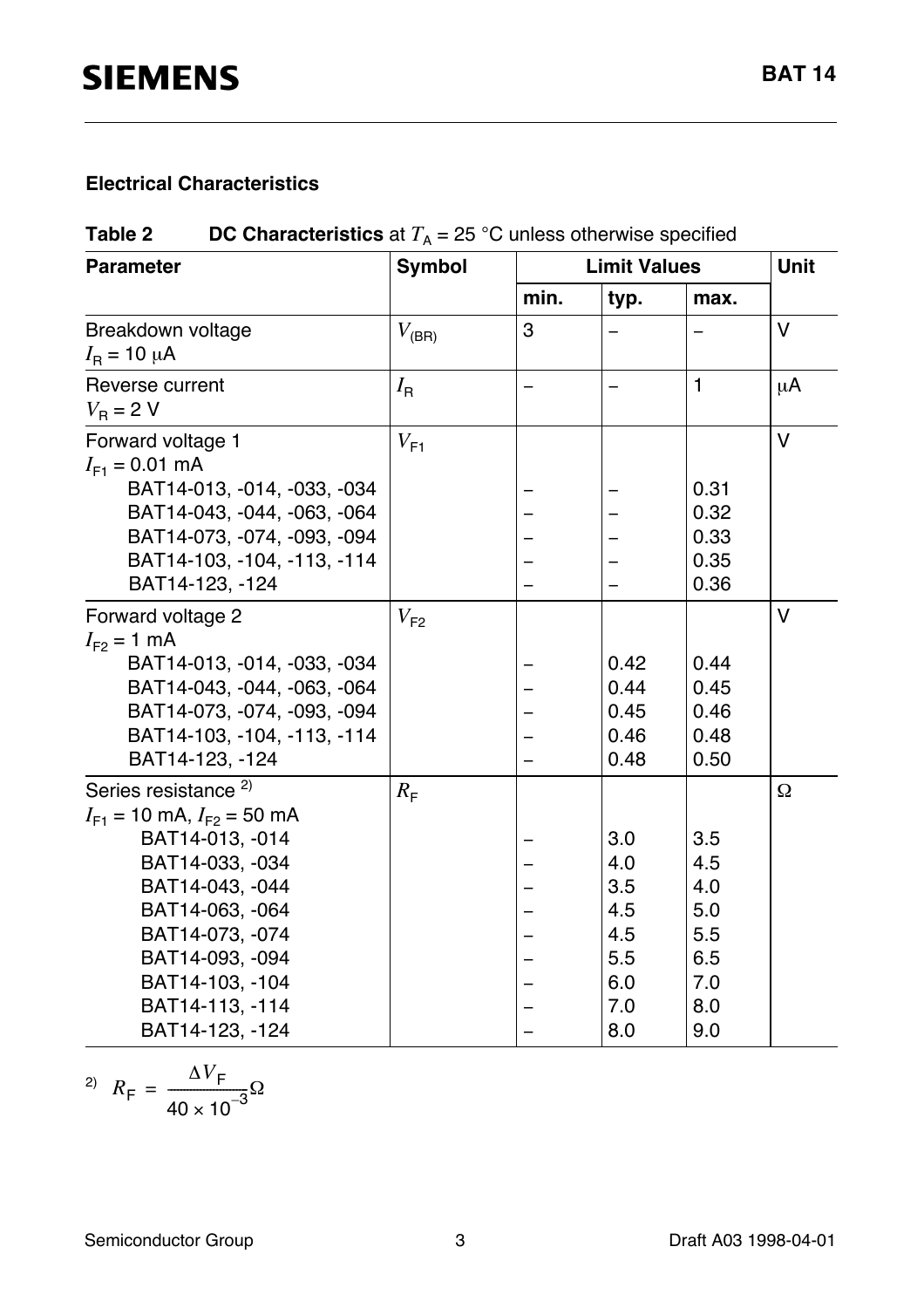| <b>Parameter</b>                             | <b>Symbol</b>    |      | <b>Limit Values</b> |      | <b>Unit</b> |
|----------------------------------------------|------------------|------|---------------------|------|-------------|
|                                              |                  | min. | typ.                | max. |             |
| Total capacitance                            | $C_{\texttt{T}}$ |      |                     |      | рF          |
| $V_{\rm B} = 0 \text{ V}, f = 1 \text{ MHz}$ |                  |      |                     |      |             |
| BAT14-013, -014, -033, -034                  |                  |      | 0.35                | 0.60 |             |
| BAT14-043, -044, -063, -064                  |                  |      | 0.30                | 0.35 |             |
| BAT14-073, -074, -093, -094                  |                  |      | 0.27                | 0.30 |             |
| BAT14-103, -104, -113, -114                  |                  |      | 0.23                | 0.25 |             |
| BAT14-123, -124                              |                  |      | 0.20                | 0.22 |             |
| Noise figure                                 | <b>NF</b>        |      |                     |      | dB          |
| $I.F. = 30 MHz$                              |                  |      |                     |      |             |
| LO power $= 0$ dBm                           |                  |      |                     |      |             |
| $LO = 9.375 \text{ GHz}$                     |                  |      |                     |      |             |
| BAT14-013, -014                              |                  |      | 5.3                 | 5.5  |             |
| BAT14-033, -034                              |                  |      | 6.3                 | 6.5  |             |
| BAT14-043, -044                              |                  |      | 5.3                 | 5.5  |             |
| BAT14-063, -064                              |                  |      | 6.3                 | 6.5  |             |
| BAT14-073, -074                              |                  |      | 5.3                 | 5.5  |             |
| BAT14-093, -094                              |                  |      | 6.3                 | 6.5  |             |
| BAT14-103, -104                              |                  |      | 5.7                 | 6.0  |             |
| BAT14-113, -114                              |                  |      | 7.2                 | 7.5  |             |
| BAT14-123, -124                              |                  |      | 8.0                 | 9.0  |             |

### **Table 3** AC Characteristics at  $T_A = 25$  °C unless otherwise specified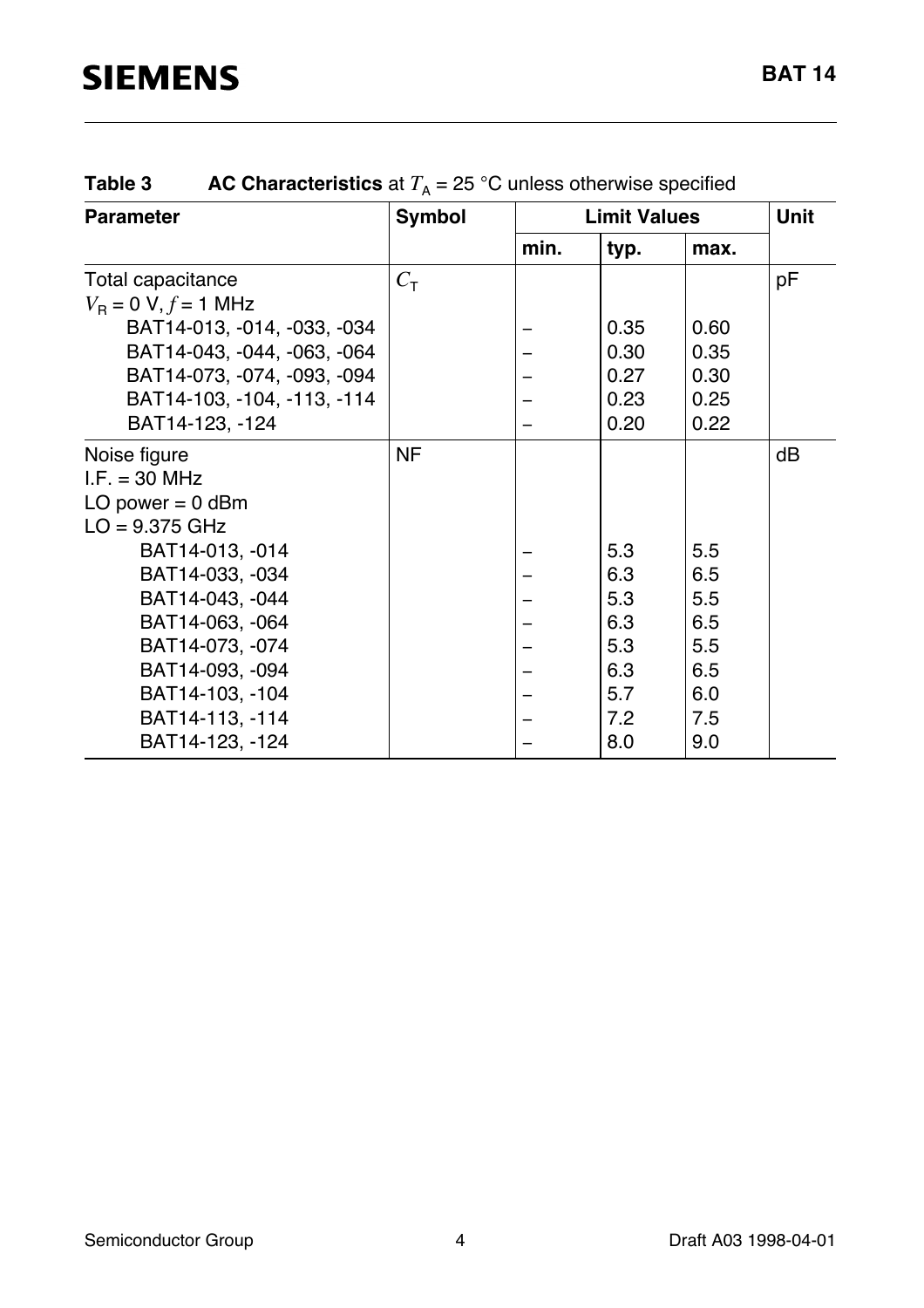#### **Order Instructions**

Full type variant including type variant and quality level must be specified by the orderer. For HiRel Discrete and Microwave Semiconductors the ordering code specifies device family and quality level only.

Ordering Form:

Ordering Code: Q… BAT14- (x) (ql) (x): Type Variant (ql): Quality Level

Ordering Example:

Ordering Code: Q62702D1345 BAT14-014 ES For BAT14-014 in T1 Package; ESA Space Quality Level

#### **Further Information**

See our WWW-Pages:

- Discrete and RF-Semiconductors (Small Signal Semiconductors) www.siemens.de/semiconductor/products/35/35.htm
- HiRel Discrete and Microwave Semiconductors www.siemens.de/semiconductor/products/35/353.htm

Please contact also our marketing division:

Tel.: ++89 6362 4480 Fax.: ++89 6362 5568 e-mail: martin.wimmers@hl.siemens.de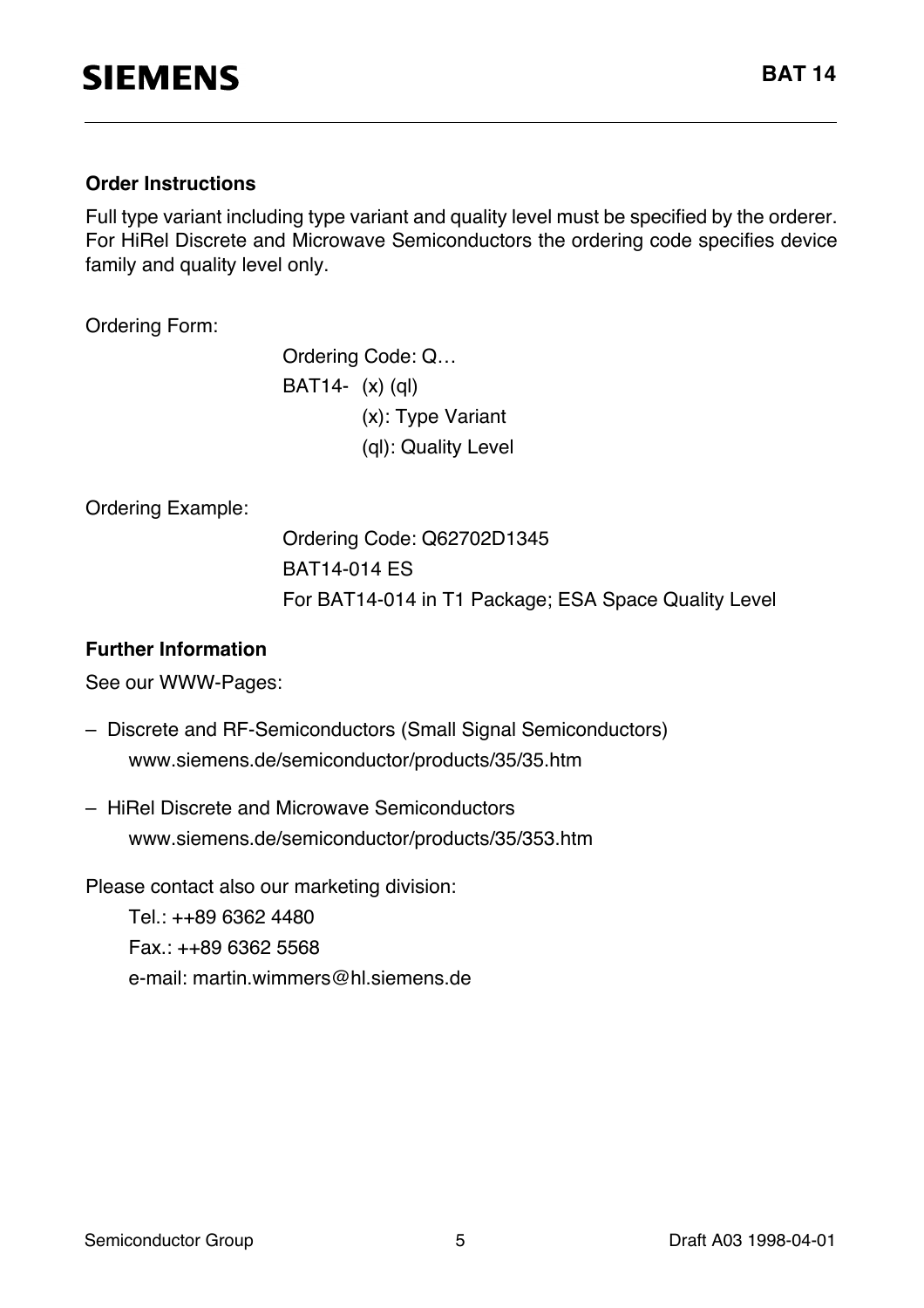# **SIEMENS**



### **Figure 1 T Package**

| <b>Symbol</b> | <b>Millimetre</b> |      |  |  |
|---------------|-------------------|------|--|--|
|               | min.              | max. |  |  |
| A             | 1.30              | 1.45 |  |  |
| B             | 1.15              | 1.35 |  |  |
| C             |                   | 0.4  |  |  |